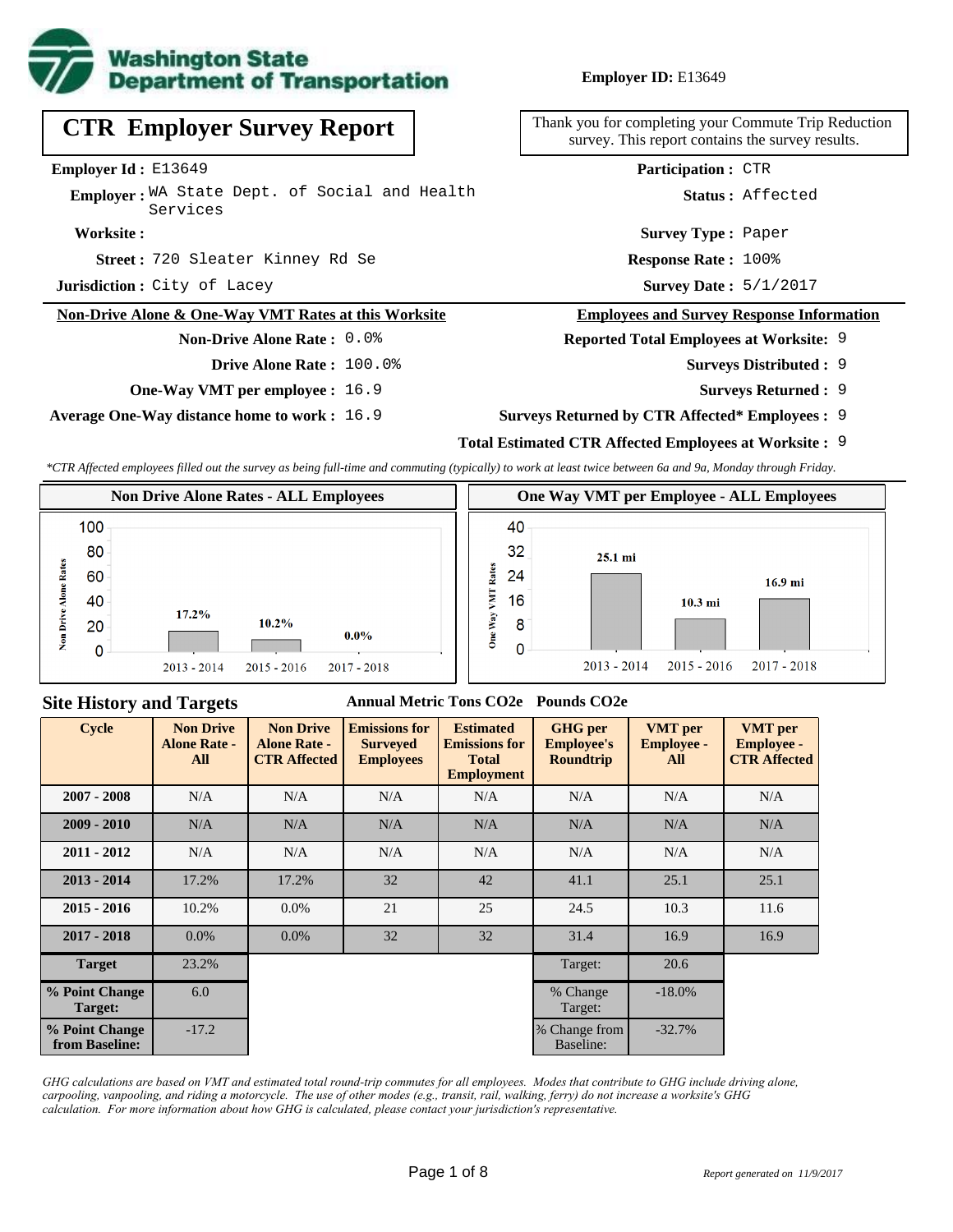

## **Commute Trips By Mode - All Employees**

**Q.4: Last week, what type of transportation did you use each day to commute TO your usual work location? (Mode used for the longest distance.)**



*\* Motorcycle-1 is now included in Drive Alone and Motorcycle-2 is included in Carpool. Information about these trips is still available by request.*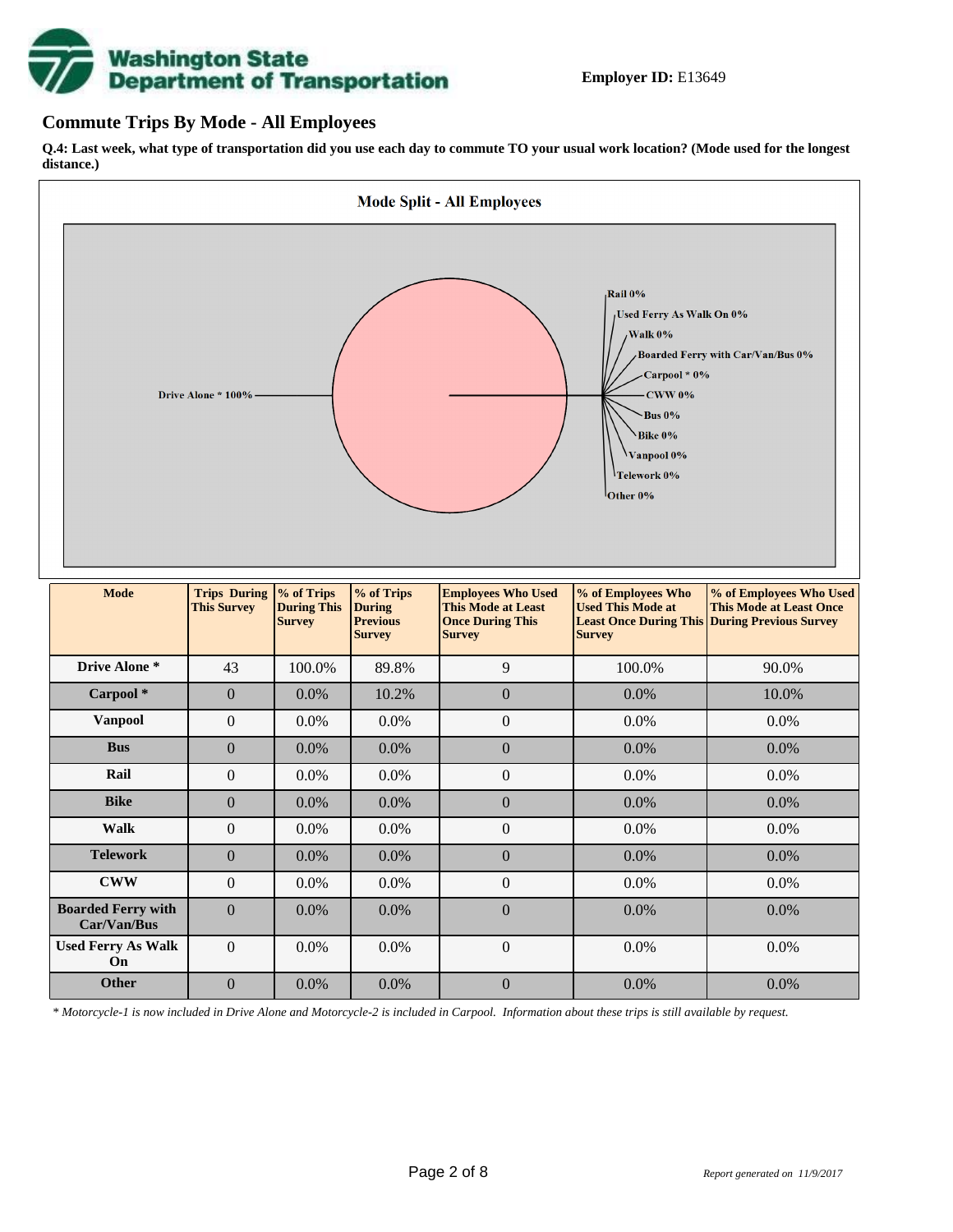

## **Commute Trips By Mode - Affected Employees**

**Q.4: Last week, what type of transportation did you use each day to commute TO your usual work location? (Mode used for the longest distance.)**



*\* Motorcycle-1 is now included in Drive Alone and Motorcycle-2 is included in Carpool. Information about these trips is still available by request.*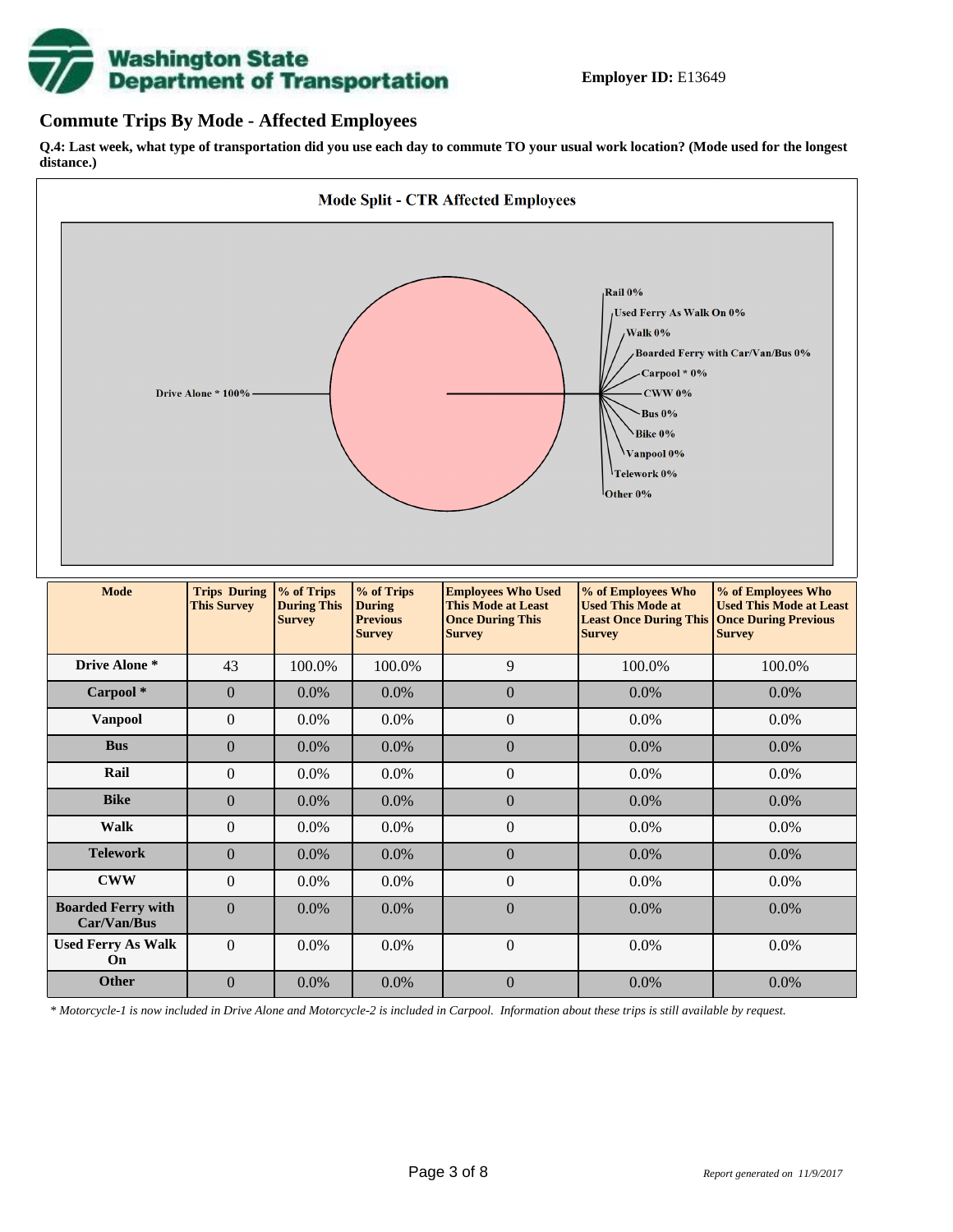

# **Alternative Modes - Number of Employees Who Used a Non-Drive Alone Mode:**

| <b>Non-Drive Alone</b><br><b>Number Of Days</b> | <b>Exactly this # of</b><br><b>Employees</b> | <b>Exactly this % of</b><br><b>Employees</b> | At least # of<br><b>Employees</b> | At least % of<br>employees |
|-------------------------------------------------|----------------------------------------------|----------------------------------------------|-----------------------------------|----------------------------|
| 0 Day                                           | 9                                            | 100%                                         | 9                                 | 100%                       |
| 1 Days                                          | $\overline{0}$                               | 0%                                           | $\Omega$                          | 0%                         |
| 2 Days                                          | 0                                            | 0%                                           | $\Omega$                          | 0%                         |
| 3 Days                                          | $\theta$                                     | 0%                                           | $\Omega$                          | 0%                         |
| 4 Days                                          | $\theta$                                     | 0%                                           | $\Omega$                          | 0%                         |
| 5 Days                                          | 0                                            | 0%                                           | $\Omega$                          | 0%                         |
| <b>6 or More Days</b>                           | 0                                            | 0%                                           | $\Omega$                          | 0%                         |

## **Count by Occupancy of Carpools and Vanpools**

**Q.5 If you used a carpool or vanpool as part of your commute, how many people (age 16 or older) are usually in the vehicle?**

| <b>Ridesharing Occupancy</b> | <b>Mode</b> | <b>Response Count</b> |
|------------------------------|-------------|-----------------------|
| $2*$                         | Carpool     | 0                     |
| 3                            | Carpool     | $\boldsymbol{0}$      |
| 4                            | Carpool     | $\boldsymbol{0}$      |
| 5                            | Carpool     | $\boldsymbol{0}$      |
| >5                           | Carpool     | $\overline{0}$        |
| $<$ 5                        | Vanpool     | $\overline{0}$        |
| 5                            | Vanpool     | $\boldsymbol{0}$      |
| 6                            | Vanpool     | $\boldsymbol{0}$      |
| 7                            | Vanpool     | $\boldsymbol{0}$      |
| 8                            | Vanpool     | $\boldsymbol{0}$      |
| 9                            | Vanpool     | $\boldsymbol{0}$      |
| 10                           | Vanpool     | $\overline{0}$        |
| 11                           | Vanpool     | $\overline{0}$        |
| 12                           | Vanpool     | $\boldsymbol{0}$      |
| 13                           | Vanpool     | $\boldsymbol{0}$      |
| 14                           | Vanpool     | $\overline{0}$        |
| >14                          | Vanpool     | $\boldsymbol{0}$      |

\* Motorcycle-2 counted with Carpool-2 for this table.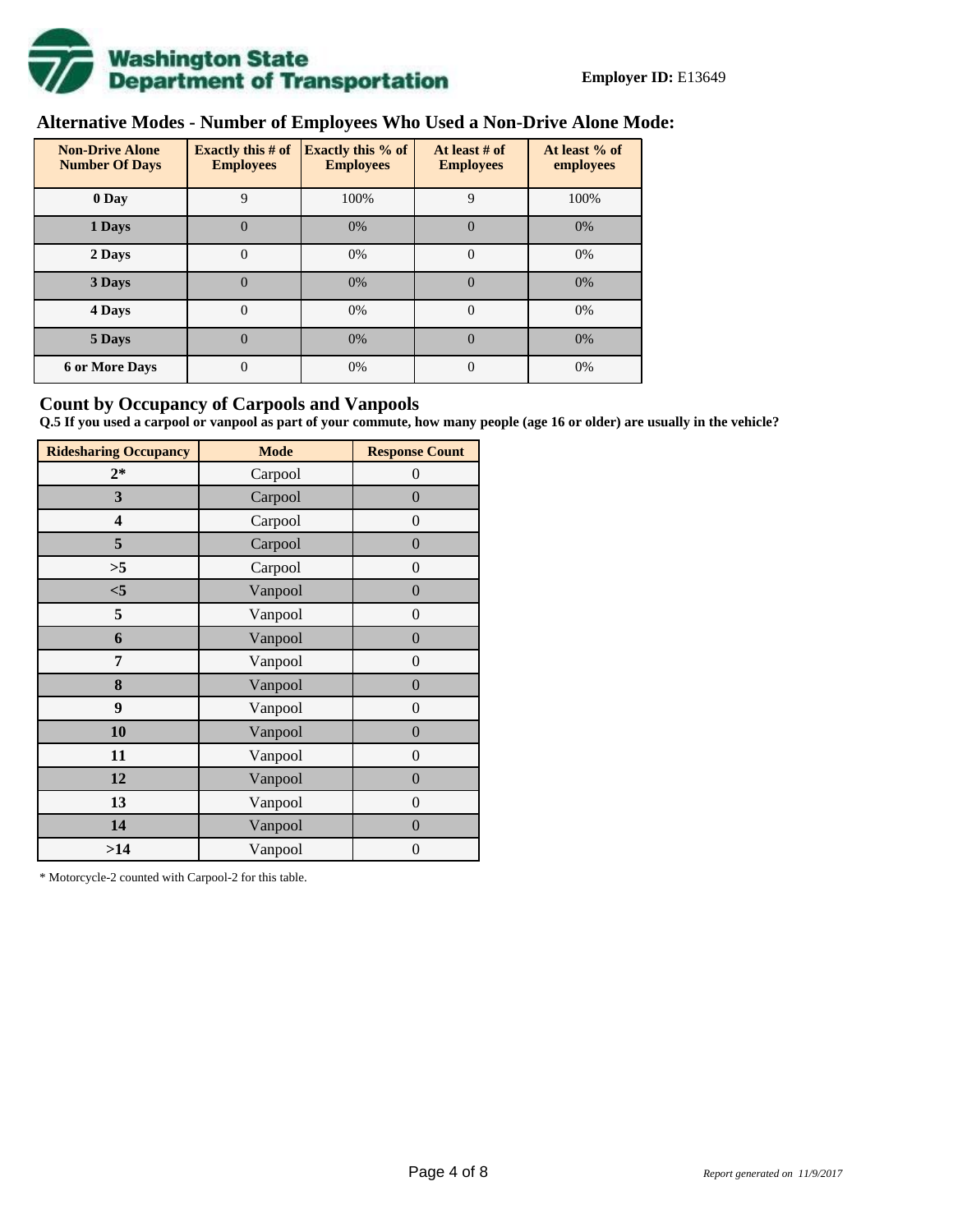

# **Reported Work Schedule - All Employees**

**Q.8 Which of the following best describes your work schedule?**

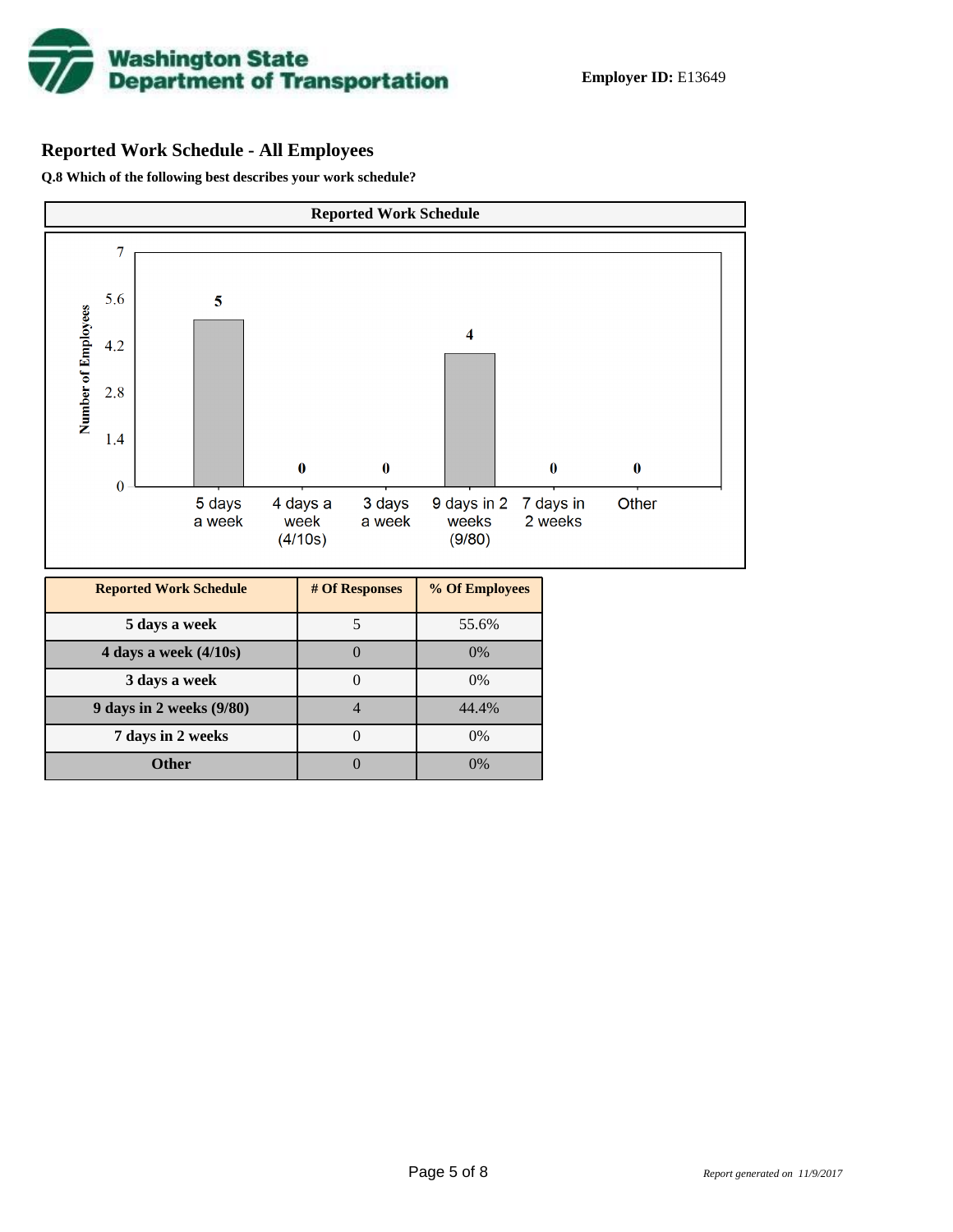

## **Parking and Telework**

**Q.9: On the most recent day that you drove alone to work, did you pay to park? (Mark "yes" if you paid that day, if you prepaid, if you are billed later, or if the cost of parking is deducted from your paycheck.)**



**Q.10: How many days do you typically telework?**

| <b>Telework Frequency</b>           | # of Responses | % of Responses |
|-------------------------------------|----------------|----------------|
| No Answer/Blank                     |                | $0.0\%$        |
| I don't telework                    | 8              | 88.9%          |
| Occasionally, on an as-needed basis |                | 11.1%          |
| 1-2 days/month                      |                | $0.0\%$        |
| 1 day/week                          |                | $0.0\%$        |
| 2 days/week                         |                | 0.0%           |
| 3 days/week                         |                | $0.0\%$        |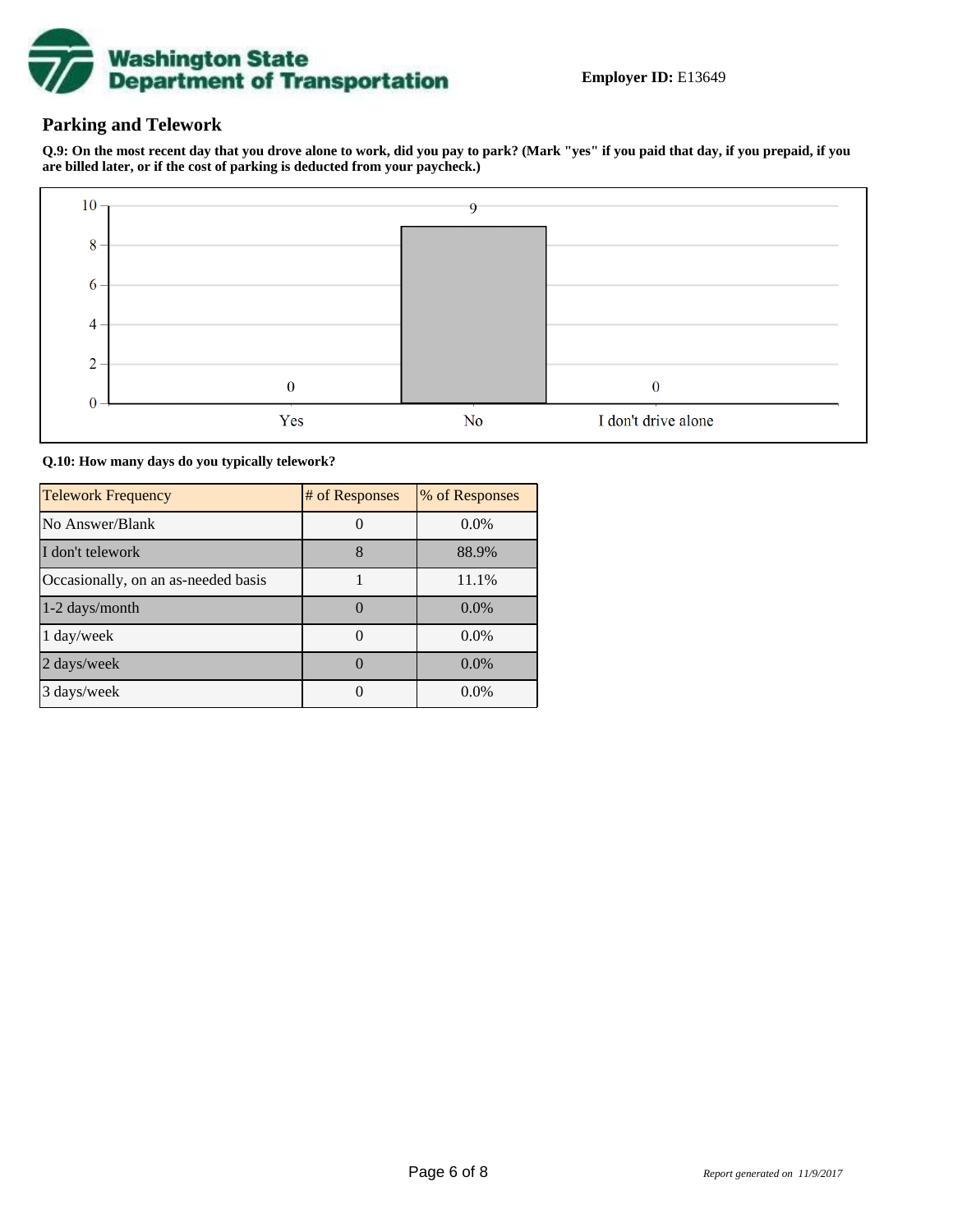

# **Reasons for driving alone to work/not driving alone to work**

**Q11. When you do not drive alone to work, what are the three most important reasons?**

| <b>Question Text</b>                                           | # of Responses | % of Responses |
|----------------------------------------------------------------|----------------|----------------|
| Personal health or well-being                                  | $\overline{2}$ | 25.0%          |
| To save money                                                  | $\mathcal{L}$  | 25.0%          |
| Environmental and community benefits                           | $\mathfrak{D}$ | 25.0%          |
| Cost of parking or lack of parking                             |                | 12.5%          |
| Driving myself is not an option                                |                | 12.5%          |
| Financial incentives for carpooling, bicycling or walking.     | $\Omega$       | $0.0\%$        |
| Free or subsidized bus, train, vanpool pass or fare benefit    | $\Omega$       | $0.0\%$        |
| To save time using the HOV lane                                | $\Omega$       | $0.0\%$        |
| I have the option of teleworking                               | $\Omega$       | $0.0\%$        |
| Emergency ride home is provided                                | $\Omega$       | $0.0\%$        |
| I receive a financial incentive for giving up my parking space | $\theta$       | $0.0\%$        |
| Preferred/reserved carpool/vanpool parking is provided         | $\Omega$       | $0.0\%$        |
| Other                                                          | $\Omega$       | $0.0\%$        |

#### **Q12. When you drive alone to work, what are the three most important reasons?**

| <b>Question Text</b>                                      | # of Responses | % of Responses |
|-----------------------------------------------------------|----------------|----------------|
| Family care or similar obligations                        | 6              | 24.0%          |
| Riding the bus or train is inconvenient or takes too long | 5              | 20.0%          |
| I like the convenience of having my car                   | 5              | 20.0%          |
| I need more information on alternative modes              | $\overline{4}$ | 16.0%          |
| Bicycling or walking isn't safe                           | 3              | 12.0%          |
| My commute distance is too short                          |                | 4.0%           |
| Other                                                     |                | 4.0%           |
| My job requires me to use my car for work                 | $\Omega$       | $0.0\%$        |
| There isn't any secure or covered bicycle parking         | $\Omega$       | $0.0\%$        |